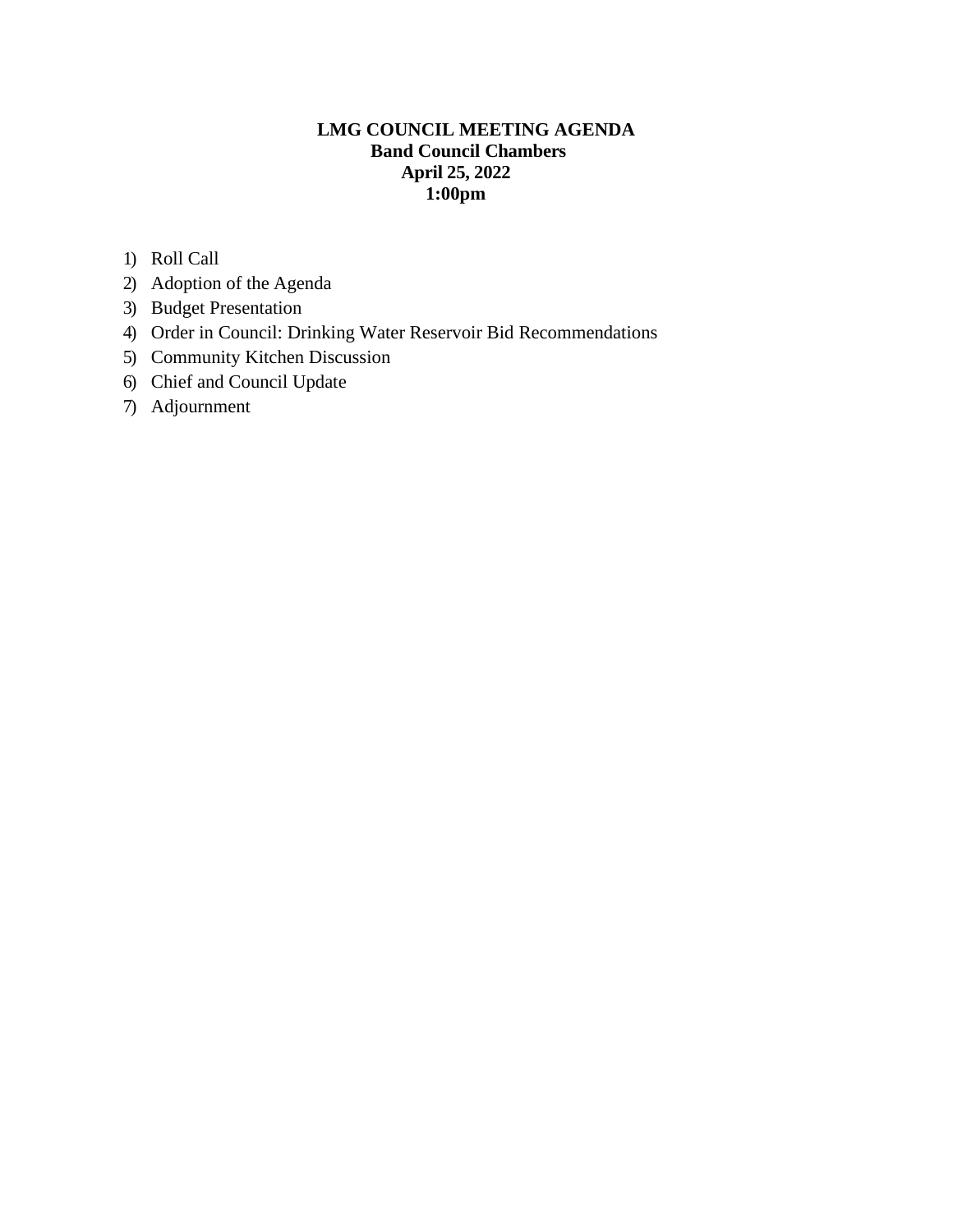# **1. Roll Call**

# **LMG COUNCIL ATTENDEES:**

Chief Darcy Gray Councillor Ali Barnaby Councillor Annette Barnaby Councillor Brian Caplin Jr. (Zoom) Councillor Chad Gedeon (Zoom) Councillor Gordon Isaac Jr. Councillor Dr. Cathy Martin (Zoom) Councillor George Martin (Absent w/ Excuse) Councillor Kevin Methot (Zoom) Councillor Sky Metallic Councillor Wendell Metallic (Vacation) Councillor Alexander Morrison Councillor Sheila Swasson